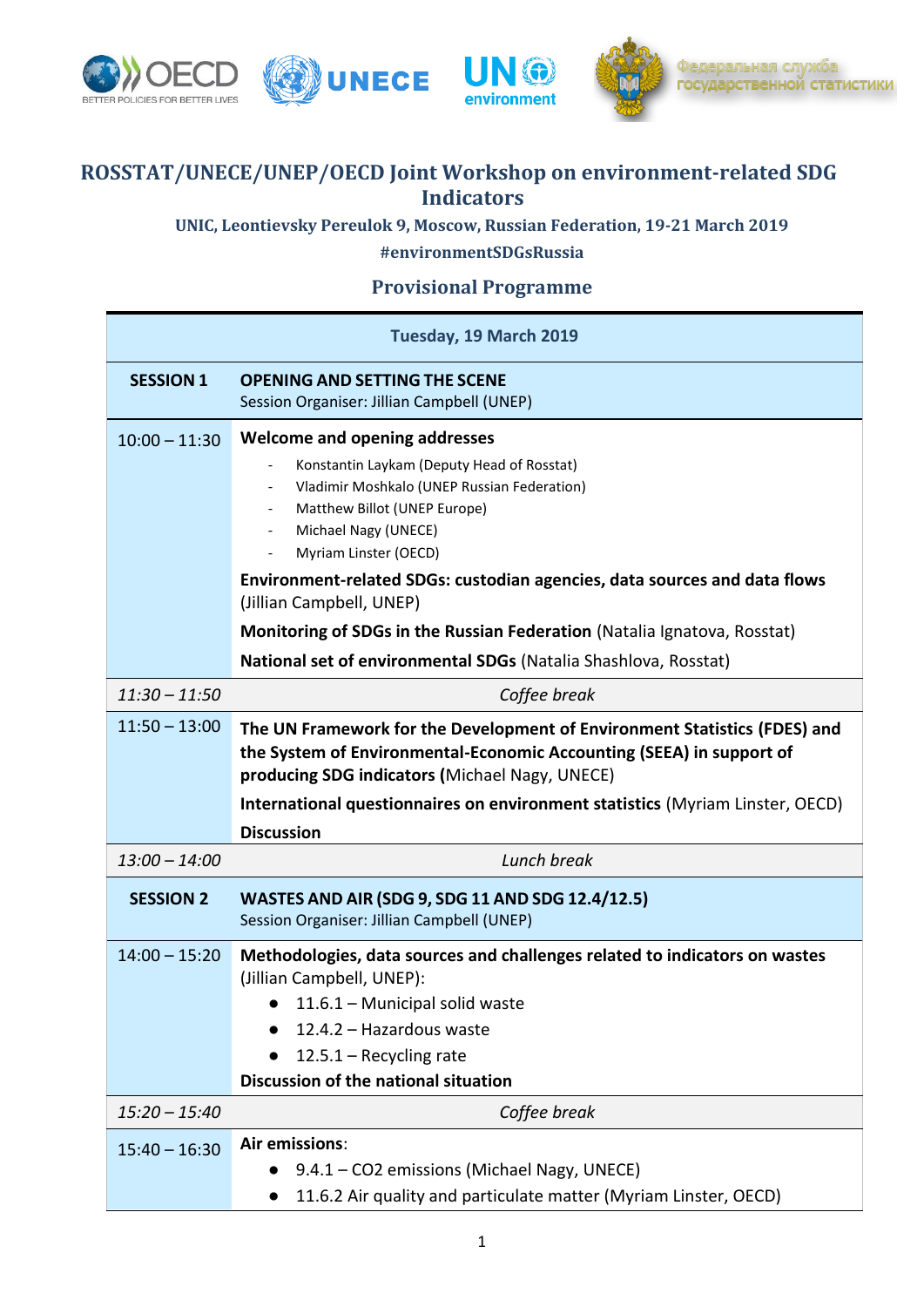







## **Discussion of the national situation**

## **16:30 – 17:00 Main conclusions of the first workshop day**

| <b>Wednesday, 20 March 2019</b> |                                                                                                                                                                                                                                                                                                                                    |
|---------------------------------|------------------------------------------------------------------------------------------------------------------------------------------------------------------------------------------------------------------------------------------------------------------------------------------------------------------------------------|
| <b>SESSION 3</b>                | <b>SUSTAINABLE CONSUMPTION AND PRODUCTION</b>                                                                                                                                                                                                                                                                                      |
|                                 | Session Organiser: Jillian Campbell (UNEP)                                                                                                                                                                                                                                                                                         |
| 10:00-11:30                     | Material flow accounting, material footprint and fossil fuel subsidies<br>8.4.2/12.2.2 – Domestic material consumption (Jillian Campbell, UNEP)<br>8.4.1/12.2.1 - Material Footprint (Myriam Linster, OECD)<br>12.c.1 - Fossil fuel subsidies (Jillian Campbell, UNEP)<br>Discussion of the national situation                     |
| $11:30 - 11:50$                 | Coffee break                                                                                                                                                                                                                                                                                                                       |
| <b>SESSION 4</b>                | <b>OCEANS AND ECOSYSTEMS (SDG 14 AND SDG 15)</b><br>Session Organiser: Hilary Allison (UNEP-WCMC) and Thomas Brooks (IUCN)                                                                                                                                                                                                         |
| $11:50 - 13:00$                 | Introduction to SDG 14 and SDG 15                                                                                                                                                                                                                                                                                                  |
|                                 | Methodologies, data sources and challenges related to indicators of protected<br>area coverage and of important sites for biodiversity (Edward Lewis/Marine<br>Deguignet UNEP - WCMC, and Thomas Brooks, IUCN, by video-conference):                                                                                               |
|                                 | 14.5.1 – Coverage of protected areas in relation to marine areas<br>$\bullet$<br>15.1.2 – Proportion of important sites for terrestrial and freshwater<br>$\bullet$<br>biodiversity that are covered by protected areas, by ecosystem type<br>15.4.1 – Coverage by protected areas of important sites for mountain<br>biodiversity |
|                                 | Discussion of the national situation                                                                                                                                                                                                                                                                                               |
| $13:00 - 14:00$                 | Lunch break                                                                                                                                                                                                                                                                                                                        |
| $14:00 - 15:20$                 | SDG 14 and 15 continued                                                                                                                                                                                                                                                                                                            |
|                                 | Methodologies, data sources and challenges related to indicators of land<br>degradation and mountains (GEO Secretariat by video conference, <tbc>)</tbc>                                                                                                                                                                           |
|                                 | 15.3.1 Proportion of land that is degraded over total land area<br>15.4.2 - Mountain Green Cover Index                                                                                                                                                                                                                             |
|                                 | Discussion of the national situation                                                                                                                                                                                                                                                                                               |
| $15:20 - 15:40$                 | Coffee break                                                                                                                                                                                                                                                                                                                       |
| $15:40 - 16:30$                 | Methodologies, data sources and challenges related to indicators on public<br>expenditure on conservation (Myriam Linster, OECD)                                                                                                                                                                                                   |
|                                 | 15.a.1 Official development assistance and public expenditure on conservation<br>and sustainable use of biodiversity and ecosystems                                                                                                                                                                                                |